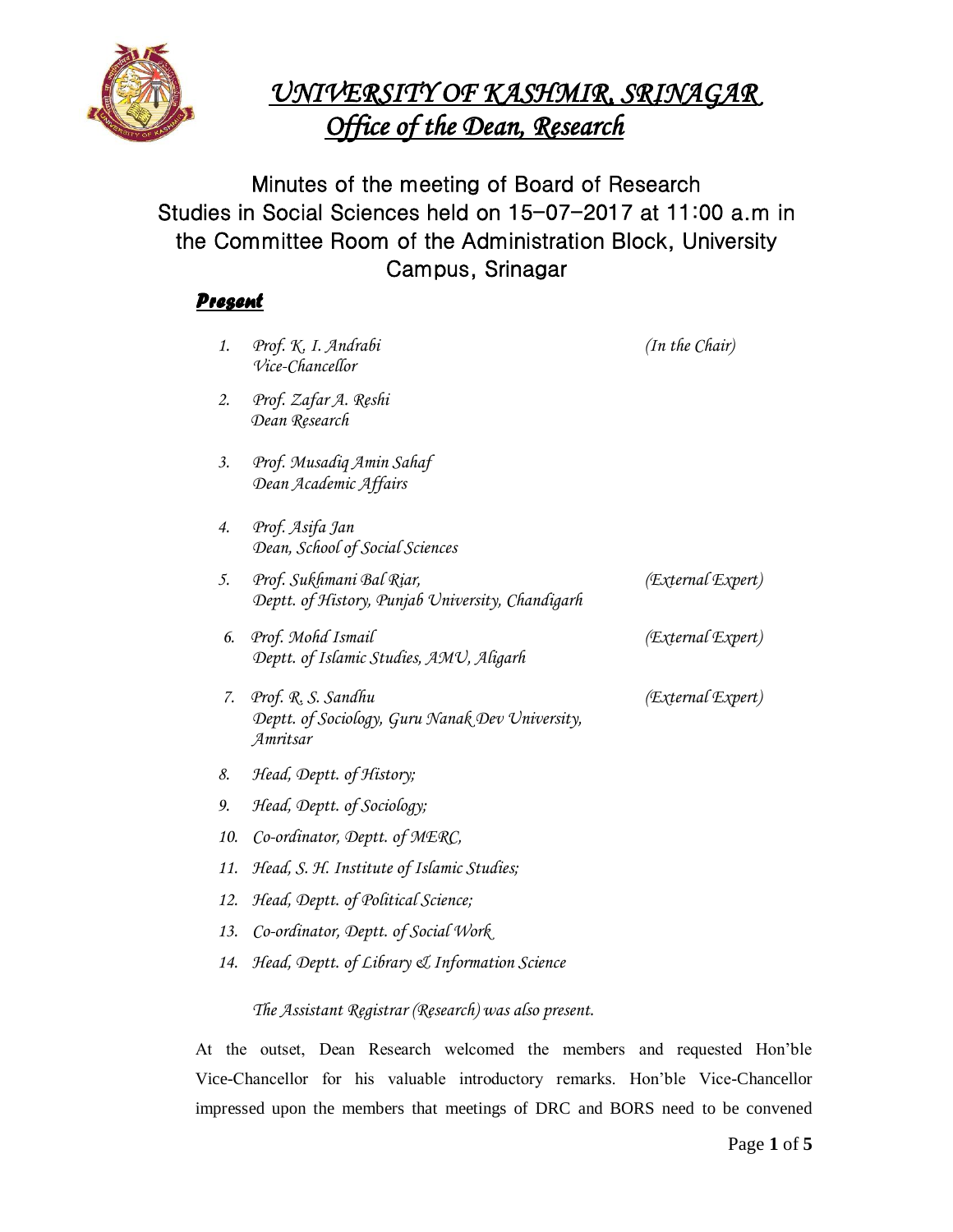periodically so that scholars do not have to wait for scholarships, library and other facilities.

After welcoming all the members, particularly Prof. Sukhmani Bal Riar, Prof. Mohd Ismail & Prof. R. S. Sandhu, Dean Research highlighted following issues being faced by office of Dean Research:

- 1. volumus agenda for BORS meetings
- 2. Frequent representations of scholars in respect of:
	- a) Reduction in the residency period from three to two years
	- b) Waiving off mandatory residency period in respect of part-time scholars
- 3. Request of M.Phil pass-outs from other universities, pursuing 3-year integrated Ph.D programme for exemption from six months course work and reduction of residency period from 3 years to 2 ½ years.
- 4. Requests from Ramanlingaswami/INSPIRE and others for recognition as Research Guides.

It was resolved that:

- 1. An abridged one page synopsis that includes title, research questions/hypothesis, objectives and importance of work be included in the agenda, the detailed synopses be considered by the DRC and a copy of the same shall be kept available at the time of BORS.
- 2. Mandatory residency period prescribed in the statutes cannot be reduced. However, scholars pursuing 3-year integrated Ph. D programmes with M.Phil degrees from other universities can be considered for exemption from six months course work on case to case basis.
- 3. Only a teacher/equivalent working in the University Deptt./Centre (recognized as Research Centre) on substantive basis is eligible to be the supervisor for guiding M.Phil/Ph. D scholars.

Subsequently agenda was taken up for discussion.

#### **Item**

# **No. 01 Confirmation of minutes of the last meeting of the BORS in Social Sciences held on 13-11-2014.**

**Resolved that** the minutes of the last meeting of the BORS in Social Sciences held on 13-11-2014 be confirmed.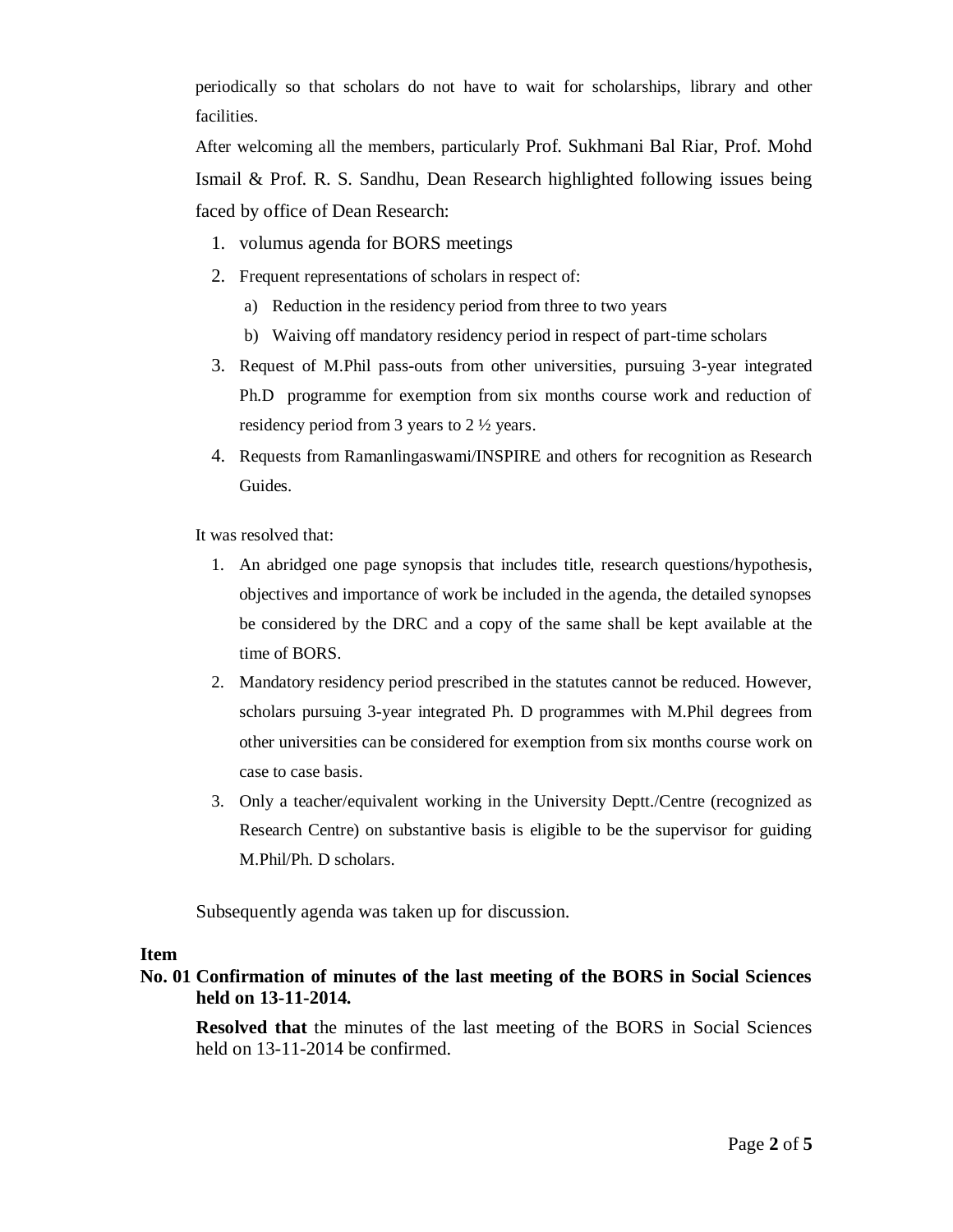#### **Item**

## **No.02 Perusal of the action taken report on the resolutions adopted by the BORS in Social Sciences meeting held on 13-11-2014.**

Action taken report of the minutes of the last meeting of BORS in Social Sciences held on 13-11-2014 was perused.

**Item** 

## **No.03 Ratification of the action taken by the Vice-Chancellor in having authorized re-registration in favour of the following M.Phil/Ph.Ḍ scholars:**

| 01. | Sajad Un Nabi Bhat | M.Phil, History         |
|-----|--------------------|-------------------------|
| 02. | Zahoor Ahmad Ganie | M.Phil, Social Work     |
| 03. | Waseem Yousuf Khan | M.Phil, Islamic Studies |
| 04. | Muzamil Shafi      | Ph. D, Islamic Studies  |

**Resolved that** the action taken by the Vice-Chancellor in having authorized re-registration of the scholars to M.Phil/Ph. D programme be ratified.

#### **Item**

# **No.04 Ratification of the action taken by the Vice-Chancellor in having authorized fresh registration in favour of Ph.D scholar, namely Mr. Manzoor Ahmad Reshi in the discipline of History.**

**Resolved that** the action taken by the Vice-Chancellor in having authorized fresh registration of Ph.D scholar, namely Mr. Manzoor Ahmad Reshi in the discipline of History, be ratified.

#### **Item**

# **No.05 Ratification of the action taken by the Vice-Chancellor in having authorized new guides to the M.Phil/Ph. D scholars, following demise of Prof. B.A. Dabla.**

**Resolved that** the action taken by the Vice-Chancellor in having authorized new supervisors to the M.Phil/Ph. D scholars following demise of Prof. B.A. Dabla, be ratified.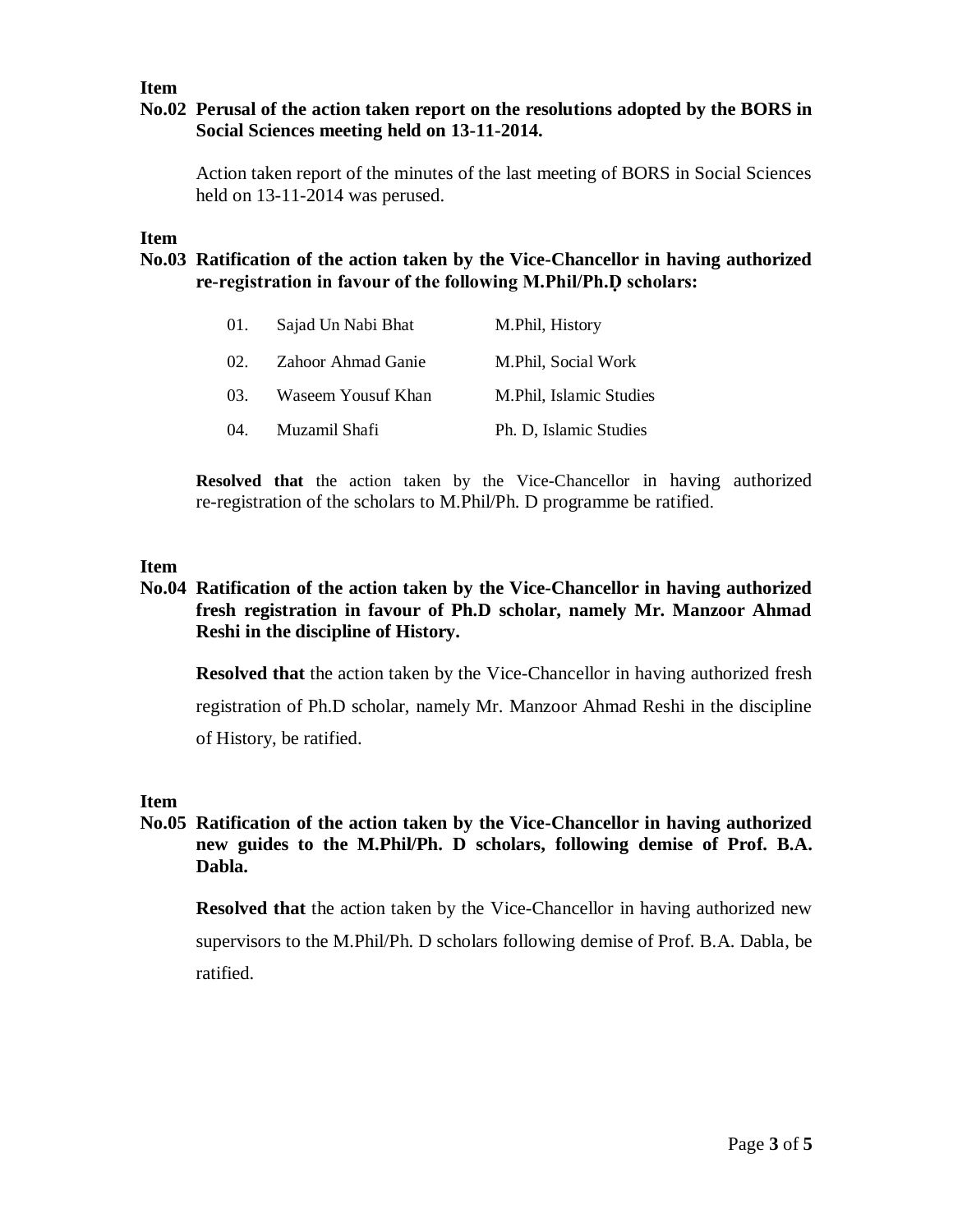### **Item**

## **No.06 Ratification of the action taken by the Vice-Chancellor in having authorized Ms. Amira Wali for admittance to Ph. D programme under 2010 statutes.**

**Resolved that** the action taken by the Vice-Chancellor in having authorized Ms. Amira Wali for admittance to Ph. D programme in Social Work from 20-02-2016, under 2010 statutes, be ratified.

#### **Item**

**No.07 Consideration of the request made by Dr. Humaira Showkat, Research Fellow, Institute of Kashmir Studies for recognition as guide for M.Phil/Ph.D scholars in the discipline of Sociology in Kashmir Studies, CCAS and Deptt. of Sociology, in the School of Social Sciences.**

**Resolved that** Dr. Humaira Showkat, Research Fellow, Institute of Kashmir Studies, be recognized as supervisor for guiding M.Phil and Ph. D scholars in the discipline of Sociology, in the School of Social Sciences.

#### **Item**

### **No.08 Consideration of the request made by Ph. D scholar, Qazi Mohammad Shaheen for relaxation in residency period by 47 days.**

**Resolved that** registration of Qazi Mohammad Shaheen to Ph. D programme on whoel-time basis be kept in abeyance, as provided under statutes, enabling him to resume research programme and complete remaining period of residency as and when he joins the Deptt.

#### **Item**

# **No.09 Consideration of the request made by Mr. Jehangir Iqbal Qureshi for registration to Ph.D programme, from the date of submission of M.Phil dissertation in the Deptt. of Library & Information Sciences.**

**Resolved that** the matter be referred to DRC for consideration of the date of registration of the scholar to the Ph.D programme and make suitable recommendations in the matter for approval of the competent authority.

#### **Item**

### **No.10 Consideration of the request made by Mr. Shamsul Haque for fresh registration to M.Phil programme in the discipline of Sociology.**

**Resolved that** reasons for delay in completion of M.Phil programme within statutory period by Mr. Shamsul Haque be recorded in writing by the scholar/supervisor and DRC alongwith proof wherever necessary, for consideration of the competent authority.